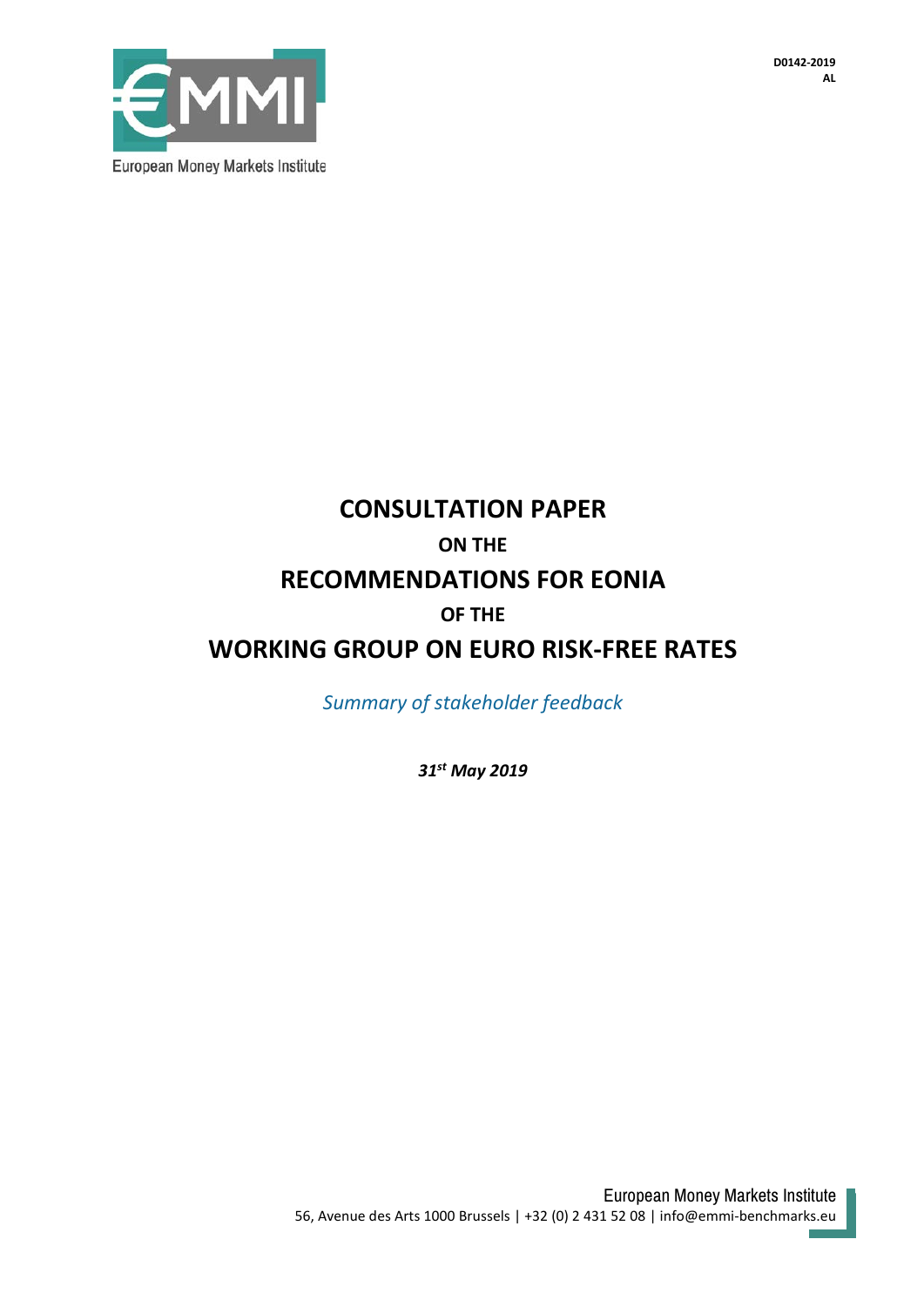

*The European Money Markets Institute (EMMI, formerly known as Euribor-EBF) is an international non-profit making association under Belgian law founded in 1999 with the launch of the euro and based in Brussels (56, Avenue des Arts, 1000 Brussels.*

*As per EMMI's statutes, its purpose is twofold:* 

- *I. The development and support of activities related to the money and interbank markets. To that end, the association shall have the task of making an evaluation of fluctuations in the interest rates in the money and interbank markets of the euro area and of providing the results of its research to the monetary authorities and interested parties who are active in these markets.*
- *II.* In ancillary, the association shall also serve to support other practical initiatives fostering the integration of the *European financial market such as but not limited to the improvement of the liquidity, safety and transparency of the European short term debt market by means of a harmonized framework for short-term European paper 'STEP'.*

*EMMI currently provides the following two indexes: EURIBOR, the money market reference rate for the euro and EONIA, the effective overnight reference rate for the euro.*

*EMMI is continuously working to enhance its governance framework and to improve the quality, integrity, and transparency of its benchmarks. Moreover, EMMI strives to develop suitable benchmarks adapted to the latest regulatory requirements context.*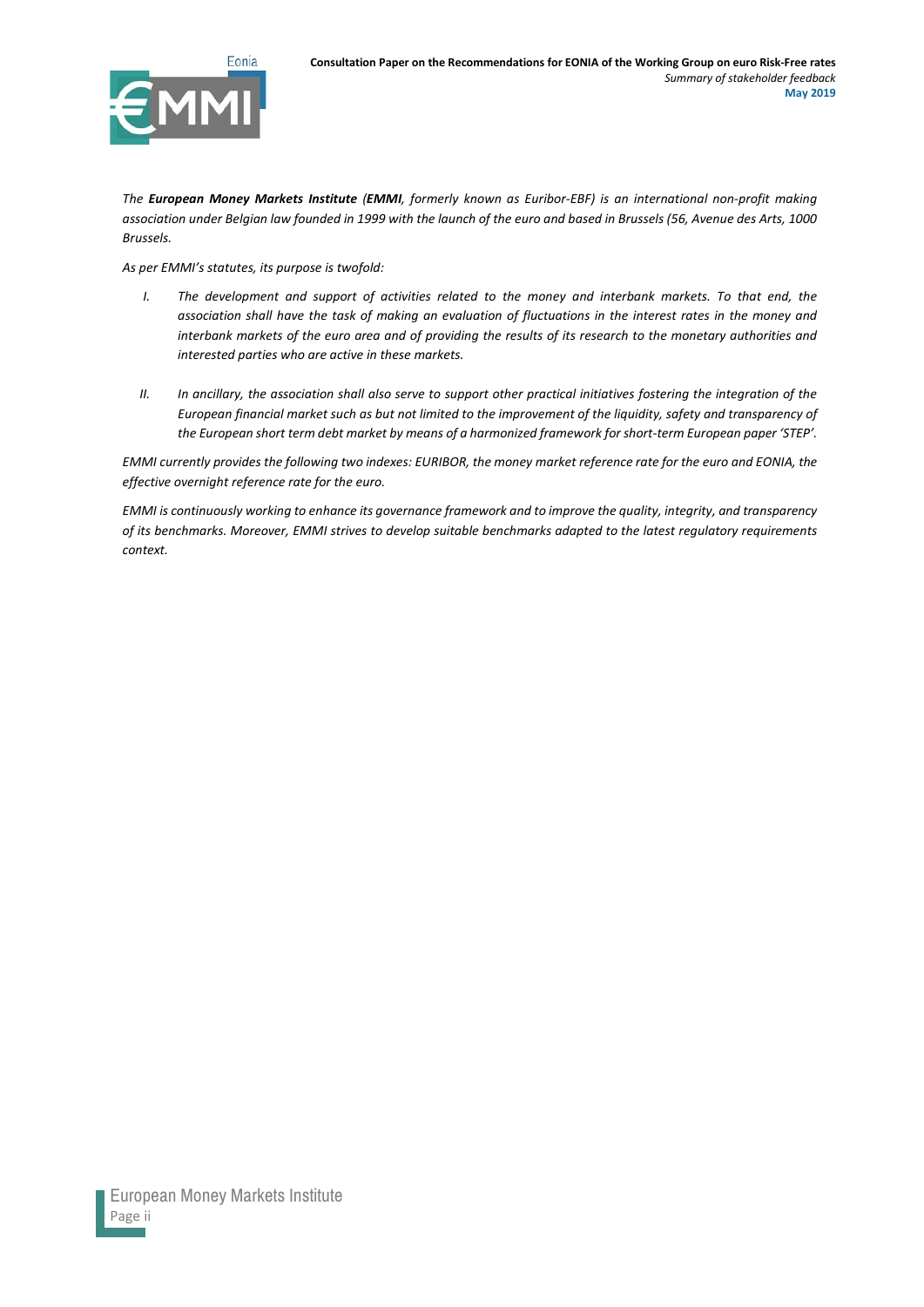

# **Contents**

| $\mathbf{1}$   |                                                                                            |  |
|----------------|--------------------------------------------------------------------------------------------|--|
| $\overline{2}$ | The proposed change in EONIA's methodology and the EONIA-€STR spread (1.a., 2.a., 2.b.). 2 |  |
| $\mathbf{3}$   |                                                                                            |  |
| 4              |                                                                                            |  |
| 5              | Operational implications from the implementation of the recalibrated methodology  4        |  |
| 6              |                                                                                            |  |
| $\overline{z}$ |                                                                                            |  |
| 8              |                                                                                            |  |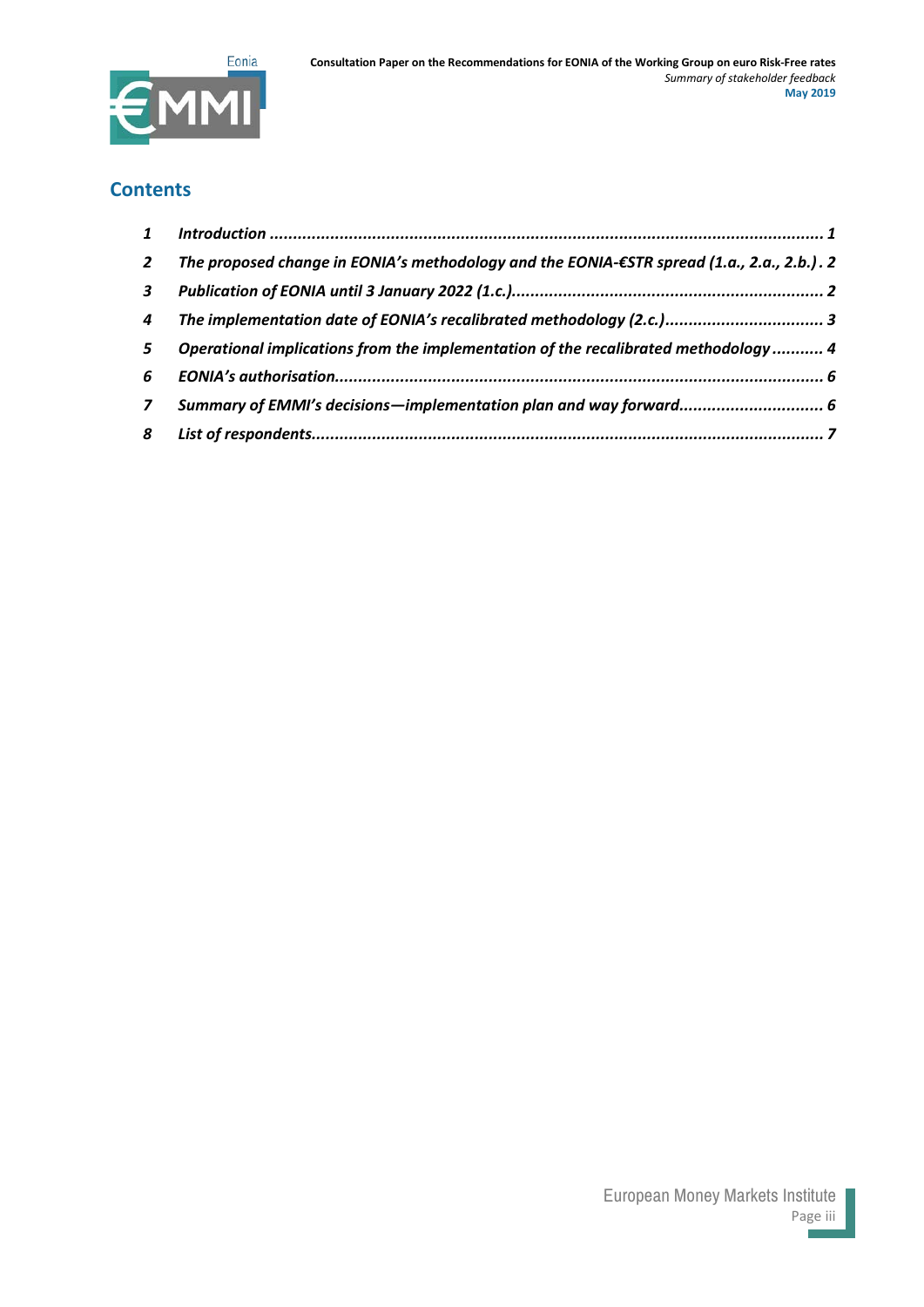

*(This page is intentionally left blank)*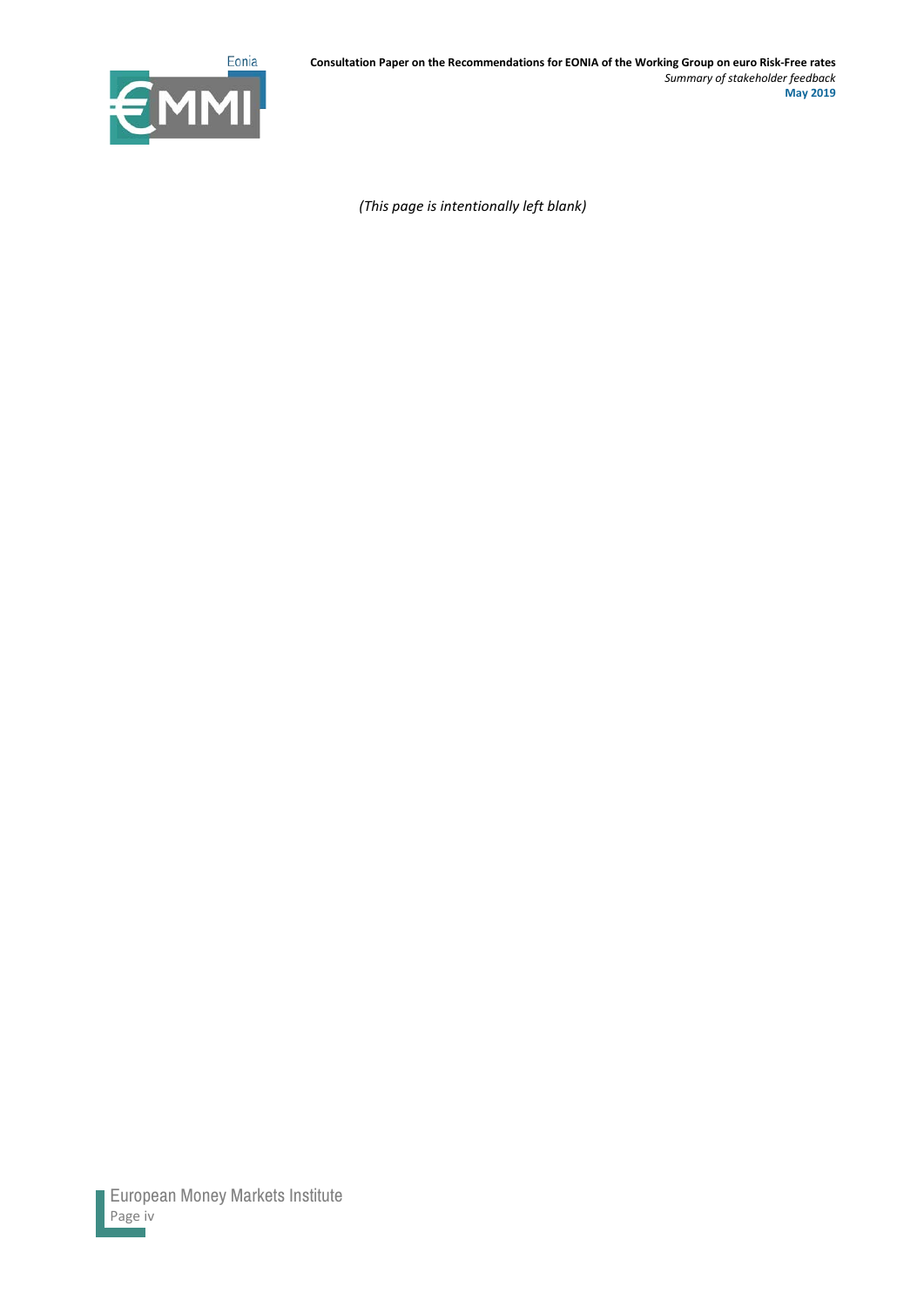

#### <span id="page-4-0"></span>**1 Introduction**

EONIA is a major reference rate for the European money markets. It represents the rate at which banks lend funds in the overnight interbank money markets in euro. On 14 March 2019, the Working Group on euro risk-free rates ('the Working Group') [recommended market participants to gradually](https://www.ecb.europa.eu/press/pr/date/2019/html/ecb.pr190314_1%7Eaf10eb740e.en.html) 

#### [replace EONIA with the ECB's €STR for all products](https://www.ecb.europa.eu/press/pr/date/2019/html/ecb.pr190314_1%7Eaf10eb740e.en.html)

[and contracts,](https://www.ecb.europa.eu/press/pr/date/2019/html/ecb.pr190314_1%7Eaf10eb740e.en.html) making the €STR their standard reference rate. In addition, the Working Group recommended EMMI to modify the current EONIA methodology in order to guarantee the continuous publication of EONIA during the interim until market participants have made arrangements to smoothly transition to the new €STR rate.

**Box 1. Recommendations of the Working Group on euro risk-free rates and EMMI's Consultation**

- 1. The working group recommends that the European Money Markets Institute (EMMI), as the administrator of EONIA, takes the following steps before 1 January 2020:
	- a. Modify the current EONIA methodology to become the €STR plus a spread for a limited period, in accordance with Financial Stability Board (FSB) recommendations and IOSCO Principles for Financial Benchmarks to further anchor EONIA's methodology in transactions;
	- b. Engage with the relevant authorities to ensure the compliance of EONIA, under its evolved methodology, with the EU Benchmarks Regulation;
	- c. Consider and consult market participants on discontinuing the publication of EONIA under its evolved methodology, after a transition period that ensures firms can achieve transition to the €STR in a smooth manner and that pays due regard of the existing EONIA legacy book. This transition period should last until the end of 2021, which is consistent with benchmarks transitions in other jurisdictions.
- 2. The working group also invites EMMI to take the following considerations into account:
	- a. Consider an EONIA-€STR spread methodology based on a simple average with an observation period of at least 12 months, combined with a 15% trimming mechanism;
	- b. That the recalibration methodology and the effective determination of the spread are announced at the same time before the €STR's first day of publication;
	- c. That the recalibration date is on the first day of the €STR's publication for simplicity reasons.

Source[: Report on the transition from EONIA to the €STR,](https://www.ecb.europa.eu/paym/pdf/cons/euro_risk-free_rates/ecb.eoniatransitionreport201812.en.pdf) 2018.

The recommendation of the Working Group on euro risk-free rates served as the basis fo[r EMMI's](https://www.emmi-benchmarks.eu/assets/files/D0088B-2019%20EONIA%20consultation%20RFR%20WG.pdf)  [Consultation Paper on EONIA,](https://www.emmi-benchmarks.eu/assets/files/D0088B-2019%20EONIA%20consultation%20RFR%20WG.pdf) which was published on 20 March 2019. The Consultation Paper contained seven questions, addressing aspects related to:

- › the feasibility and adequateness of the Working Group's proposal;
- › the impact of these recommendations on EMMI's business and operational activities; and, ultimately,

› the limitations that the €STR's calendar and daily production would impose on the implementation plan of the Working Group's recommendations and EONIA's daily process.

The consultation period closed on Monday, 15 April 2019, and EMMI received 58 responses from a broad range of institutions, including banks, trade associations, infrastructure providers, consultancy firms, and other respondents. [1](#page-4-1) This document provides a summary of the feedback received. The

<span id="page-4-1"></span><sup>&</sup>lt;sup>1</sup> A list of respondents can be found on page 7.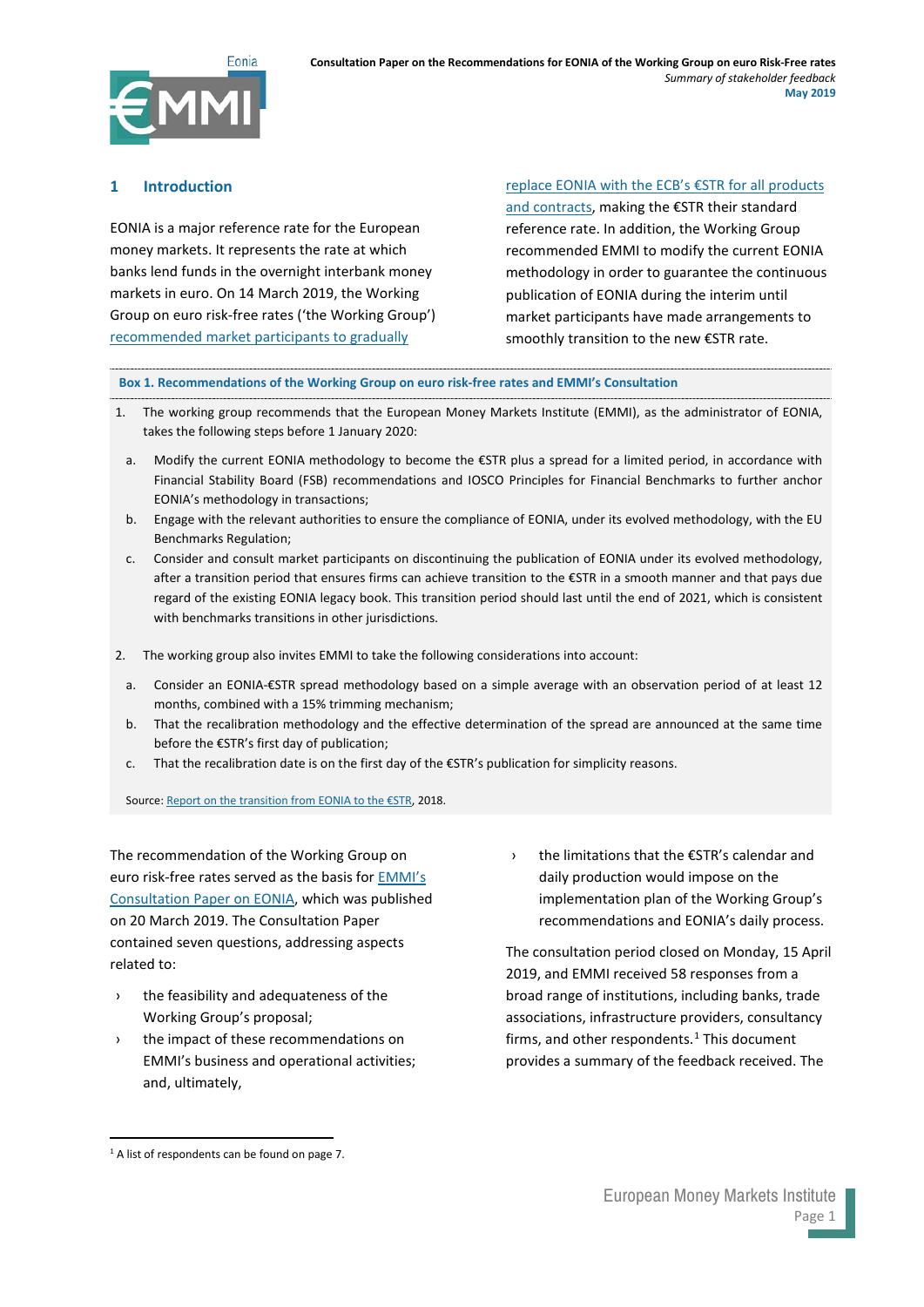

last section summarizes EMMI's final decisions following the public consultation.

The changes in EONIA's methodology follow the [recommendations of the Working Group on euro](https://www.ecb.europa.eu/pub/pdf/annex/ecb.sp190314_annex_recommendation.en.pdf?269a016db91d857f9bdf958119f78b3b)  [risk-free rates.](https://www.ecb.europa.eu/pub/pdf/annex/ecb.sp190314_annex_recommendation.en.pdf?269a016db91d857f9bdf958119f78b3b) All implementation decisions arising from these recommendations have been made after careful consideration of the feedback received in response to the Consultation, and with the objective of providing a solution which facilitates the market's transition from EONIA to the €STR.

# <span id="page-5-0"></span>**2 The proposed change in EONIA's methodology and the EONIA-€STR spread (1.a., 2.a., 2.b.)**

The first question in EMMI's Consultation Paper on EONIA intended to obtain feedback on the implementation of the Working Group's recommended methodology for EONIA, whereby EONIA will be defined as the €STR plus a spread. EMMI received **unanimous** support to the proposed change in EONIA's determination methodology.

With the implementation of this methodology, **EMMI considers that the economic value that EONIA seeks to represent is not altered by the change in methodology,** and so it will continue to provide a proxy for the rate at which banks of sound financial standing lend funds in the overnight interbank money market in euro. As mentioned in the Consultation Paper, the spread between EONIA and the €STR is to be understood as a measure of the economic difference between the underlying interests of the two benchmarks (interbank lending rate vs. wholesale borrowing rate). As the Working Group indicated in its recommendation on the methodology, the objective of the EONIA-€STR spread is to mitigate potential value transfers between market participants. As the spread measures the observed differences between the two benchmarks, it provides a stable framework to facilitate a smooth transition to the €STR, as the recommended euro RFR.

**Spread calculation.** On 31 May 2019 the ECB provided the market with a one-off calculation of the spread between the €STR and EONIA, following the calculation methodology recommended by the Working Group on euro risk-free rates and based on publicly available data. This computation was made public at the same time EMMI published this Feedback Summary, as well as the formal announcement and decision on the implementation plan for the recalibrated methodology.

This spread will remain **fixed at the level computed and published by the ECB** until the final discontinuation of EONIA, on 3 January 2022 (see Section 3)

# <span id="page-5-1"></span>**3 Publication of EONIA until 3 January 2022 (1.c.)**

The use of the recalibration methodology proposed by the Working Group should be understood as a temporary solution to facilitate and ensure that the market and all users can achieve a transition to the €STR in a smooth manner. The Working Group advised EMMI to contemplate a *transition period* of approximately two years prior to EONIA's discontinuation in order to allow the market sufficient time to progressively adopt the €STR in all those cases for which EONIA had been considered the standard (nearly) risk-free rate.

In the Consultation Paper, EMMI sought the market's feedback on the proposal to continue with the publication of EONIA under the recalibrated methodology up until 3 January 2022, date in which EONIA would be discontinued. This date should act as an incentive for the market to fully adopt the €STR as EONIA's replacement within the 24 months following the €STR first day of publication, while still allowing an orderly transition.

While the majority of respondents considered that the two-year long proposed period should provide sufficient time to guarantee an orderly transition from EONIA to the €STR, eleven respondents expressed their concern with the suggested timeframe. Three of the respondents referred to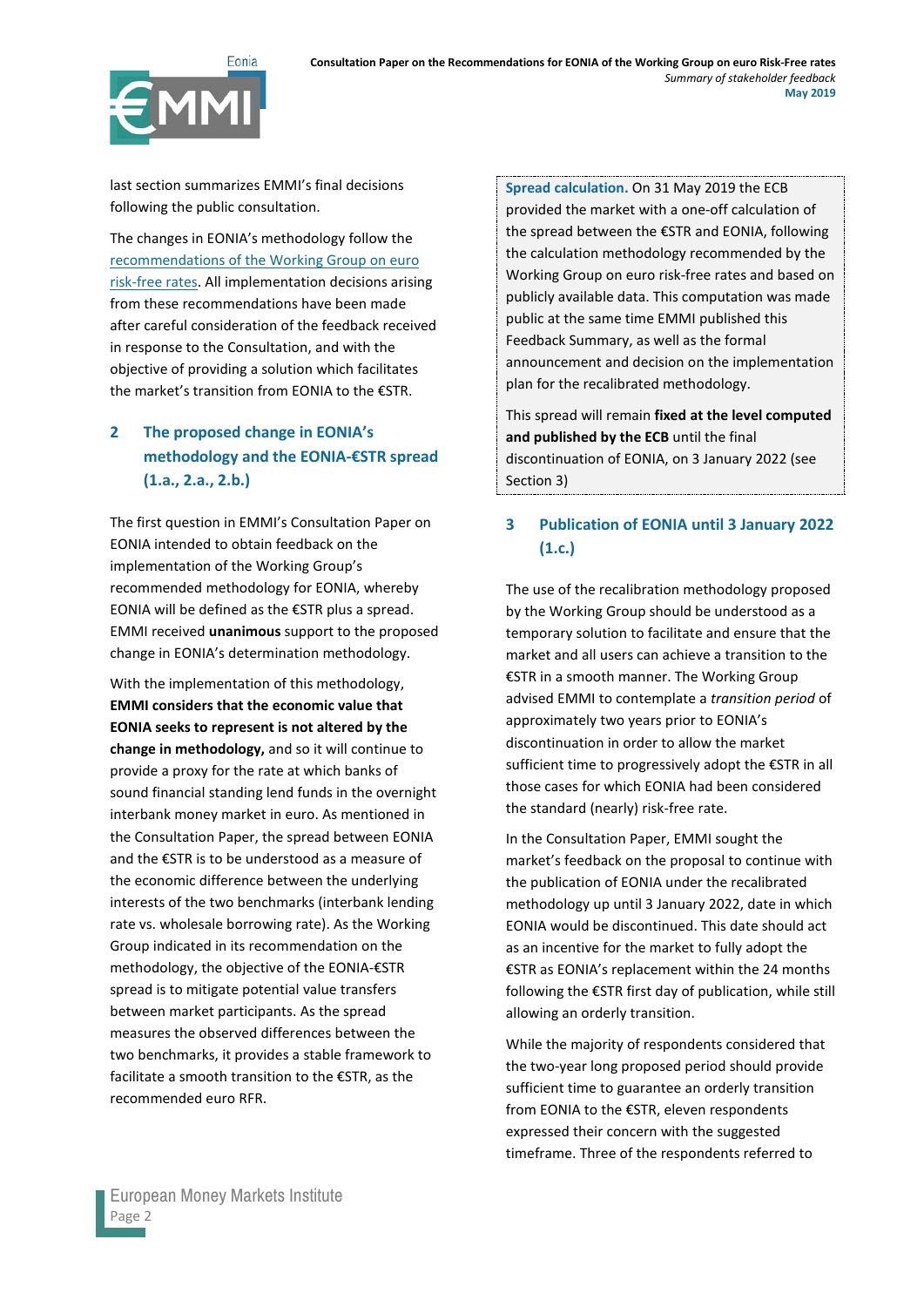

the challenges and costs firms may face when adapting those contracts currently referring to EONIA that mature past the 3 January 2022 proposed deadline ('legacy contracts'). Feedback from these eleven respondents suggested to either introduce some flexibility in the discontinuation date, or for a more prudent approach to be adopted, whereby EMMI would recommend the use of EONIA only in legacy contracts as of 3 January 2022.

Some of the eleven respondents highlighted the many possible dependencies that may have to be studied in order to guarantee a successful transition to the €STR by 3 January 2022, e.g. the change in date of publication from T to T+1, as discussed in Section [5,](#page-7-0) will have impacts on the use of EONIA in cash and derivative products. While discussions around topics like the impact of recalibrated EONIA on discount rate methodologies or ISDA protocols will be the focus of one of the substructures of the Working Group, respondents indicated that there has not yet been sufficient progress in that front in order to assess implications.

While EMMI is aware and understands the challenges that EONIA users may face at the time of the discontinuation of the rate, the introduction of any flexibility in the communication of the discontinuation of EONIA might counter the objectives of a timely transition toward the €STR, as recommended/expected by the Working Group, hence frustrating the transition efforts and creating uncertainty in the market. It has also to be noted that EMMI has no authority to recommend or enforce the use, or not, of its benchmarks.

EMMI is willing and ready to support the market in the transition to the €STR—recommended as EONIA's alternative by the Working Group—and carries out its activities aware of the responsibilities derived from the administration of a critical benchmark.

The Working Group released a [public consultation](https://www.ecb.europa.eu/paym/pdf/cons/euro_risk-free_rates/ecb.consultation_details_201905.en.pdf) on the EONIA to €STR legal action plan on 15 May. In order to understand implications on the change, EMMI encourages EONIA users to carefully read the paper and provide their feedback to the Working Group.

### <span id="page-6-0"></span>**4 The implementation date of EONIA's recalibrated methodology (2.c.)**

As described above, the recalibrated methodology makes the determination of EONIA dependent of the €STR's daily calculation. The ECB has publicly [announced](https://www.ecb.europa.eu/press/pr/date/2019/html/ecb.pr190314%7E28790a71ef.en.html) that the first day of publication of the €STR will be 2 October 2019. As a result, and following the recommendations of the Working Group, **EMMI proposed that the first publication of EONIA under the recalibrated methodology happens on the same day, i.e. 2 October 2019,** for the rate reflective of the previous day's market, hence avoiding the parallel publication of EONIA under the current methodology.

EMMI received almost unanimous support for the decision not to continue providing EONIA under the current methodology once the €STR starts being published. The feedback confirmed that by adapting EONIA's methodology on the first day of publication of the €STR, apart from promoting the adoption of the €STR, the opportunity of arbitrage will be minimised and liquidity will not be split between the EONIA- and €STR-linked markets. Only one respondent did not agree with EMMI's proposal.

In the Consultation, EMMI also sought feedback with regard to issues that may arise from the projected implementation date of EONIA's recalibrated methodology on 2 October 2019. While about 58% of the respondents indicated that, in a first analysis, they did not foresee significant issues arising from the proposed calendar, overall feedback expressed concerns regarding the work required to recalibrate and update systems and processes following the move of EONIA's publication from T to T+1. Further details on this issue are provided in the next Section.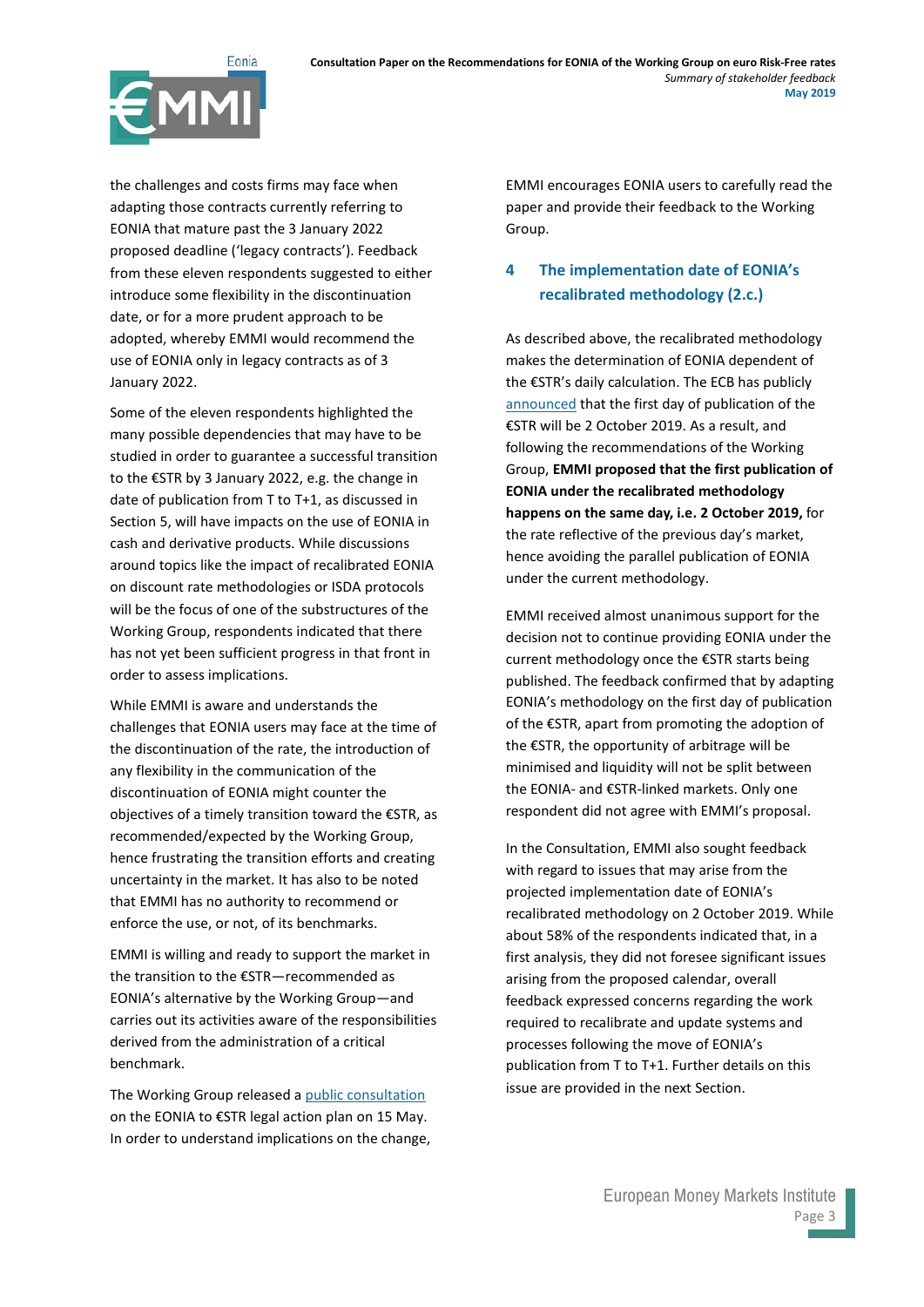

# <span id="page-7-0"></span>**5 Operational implications from the implementation of the recalibrated methodology**

The implementation of the Working Group's proposed methodology requires changes in the publication date and time of EONIA. EONIA is currently published by 7:00 p.m. CET every day on which the TARGET2 system is open. The calculation relies on transactions executed by Panel Banks on the same day of publication, before markets have closed (day T). Under the recalibrated methodology, EONIA can only be calculated once the €STR has been published. In the Consultation Paper, EMMI made the following *proposals*:

- (i) Moving EONIA's publication to T+1.
	- Considering that the €STR will be published on the day following the execution of the overnight trades underlying its determination (i.e. day T+1), EONIA's publication time under the recalibrated methodology should be deferred from day  $T$  to  $T+1$ ;
- (ii) Transition calendar. In order to avoid the publication of two rates representing the same day, one calculated under the current methodology and another one calculated under the recalibrated methodology, there should be a day in which no EONIA is published, i.e. 1 October 2019. EONIA reflective of the market on 1 October 2019 will be published in the morning of 2 October 2019, under the new methodology;
- (iii) Publication time on T+1. Considering that the €STR [methodology and policies](https://www.ecb.europa.eu/paym/initiatives/interest_rate_benchmarks/shared/pdf/ecb.ESTER_methodology_and_policies.en.pdf) contemplate the possibility that the €STR is republished no later than 11:00 a.m. CET in case errors of more than 2 basis points are detected in the rate initially published at 9:00 a.m., EONIA should be published every day at the end of €STR's republication window, in order to minimize operational burden.

The feedback received in response to the first proposal, and in particular on the impediments for the preparation and implementation of changes in IT or valuation systems, clearly indicates that users will have to dedicate a significant amount of resources and time to guarantee a smooth transition from EONIA published at the end of the day to a morning publication. Respondents agree that any changes in this respect derive from the nature of the recalibrated methodology recommended by the Working Group, and its dependency on the €STR. Feedback indicated that CCPs will play a major role in the smooth adoption and adaptation of the change in publication date and time of EONIA, especially for issues related to collateral remuneration and the handling of floating-rate secured transactions (repos) referencing EONIA. Respondents agreed that the experience of the Sterling market with the SONIA reform should help market participants identify all required changes, and facilitate the move from T to T+1 publication. All other feedback regarding IT issues referred to the transition calendar put forward by EMMI (proposal (ii) above), whereby the transition would occur on Tuesday, 1 October 2019, when no EONIA rate would be published.

#### **Table 1.** EMMI's *original proposal* in the Consultation Paper on EONIA, March 2019

| <b>Monday</b><br><b>30 September</b><br>2019                                            | <b>Tuesday</b><br>1 October 2019 | Wednesday<br>2 October 2019                                                                     |  |
|-----------------------------------------------------------------------------------------|----------------------------------|-------------------------------------------------------------------------------------------------|--|
| Day before move                                                                         | Day of move                      | Day after move<br>$T_{M+1}$                                                                     |  |
| $T_{M-1}$                                                                               | <b>Тм</b>                        |                                                                                                 |  |
| <b>EONIA</b> is calculated<br>under the current<br>methodology.                         | No EONIA rate is                 | <b>EONIA</b><br>is<br>calculated under<br>the recalibrated<br>methodology at<br>11:00 a.m. CET. |  |
| EONIA published<br>on day T <sub>M-1</sub> reflects<br>the market on day<br>$T_{M-1}$ . | published.                       | EONIA published<br>$day$ $T_{M+1}$<br>on<br>reflects<br>the<br>market on<br>day<br>Tм.          |  |

Slightly more than half of the respondents commented that a transition over a weekend would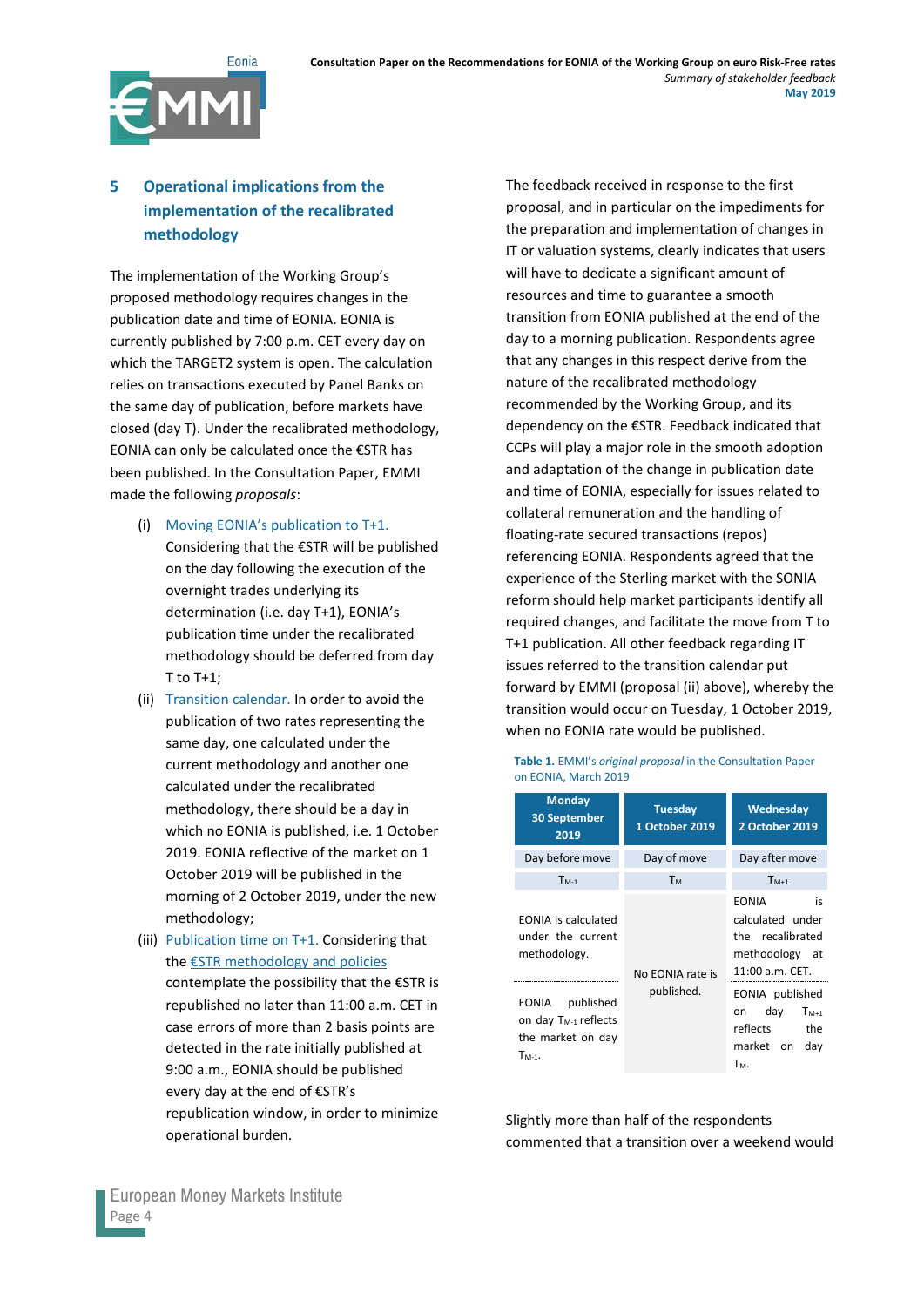

be preferable in order to enable changes in institutions' systems to be fully completed and operational. EMMI would like to highlight that the proposal put forward in the Consultation reflected and took into account both the implementation calendar of the €STR, as well as the Working Group's recommendation 2.c. Following the closing of the Consultation, EMMI explored a variety of implementation plans to try and avoid a change in the publication time midweek, in order to reduce risks highlighted in the feedback. However, a careful review of those alternatives gave rise to the identification of additional issues for market participants, for instance related to the proximity of the implementation date to an end-of-quarter, or to the very tight timeframe between EMMI's official communication on 31 May 2019 and the intended implementation date.

Taking all this into consideration, as well as aiming at meeting the recommendations issued by the Working, EMMI believes that the implementation plan as suggested in the Consultation Paper limits the impacts arising from the move of publication time derived from the changes in methodology recommended by the Working Group. To this end, the following calendar will apply (see Table 2):

- › **EONIA's change in publication time shall be implemented on Wednesday, 2 October 2019**, so that on Tuesday, 1 October 2019 there will be no publication of EONIA at the end of the day.
- › The rate reflective of the market on 1 October 2019 will be published on 2 October 2019, and it will be **calculated under the recalibrated methodology**.

With regard to the third proposal, referring to the publication time of EONIA under the recalibrated methodology, about half of the respondents expressed their disagreement with EMMI's suggested publication time for recalibrated EONIA no later than 11:00 a.m. CET. According to the feedback received, the two hour difference between the €STR and EONIA's publication may pose significant challenges, as it would reduce, for example, the window available for data collection, calculation, matching and payment processing. Respondents also indicated that if the goal of the recalibration of EONIA's methodology is to facilitate the transition away from EONIA to the €STR, the processes of both benchmarks should be matched as closely as possible.

#### **Table 2.** EMMI's implementation calendar for EONIA's recalibrated methodology

| <b>Monday</b><br>30 September 2019                                                   | <b>Tuesday</b><br>1 October 2019 | Wednesday<br>2 October 2019                                                        |  |
|--------------------------------------------------------------------------------------|----------------------------------|------------------------------------------------------------------------------------|--|
| Day before move                                                                      | Day of move                      | Day after move<br>$T_{M+1}$                                                        |  |
| $T_{M-1}$                                                                            | <b>Тм</b>                        |                                                                                    |  |
| EONIA is calculated<br>under the <b>current</b><br>methodology.                      |                                  | EONIA is calculated<br>under<br>the<br>recalibrated<br>methodology.                |  |
| Published at or<br>shortly after<br>7:00 p.m. CET                                    | No EONIA rate<br>is published    | Published at or<br>shortly after<br>9:15 a.m. CET                                  |  |
| EONIA published on<br>day $T_{M-1}$ reflects the<br>market on day T <sub>M-1</sub> . |                                  | EONIA published on<br>day $T_{M+1}$ reflects the<br>market on day T <sub>M</sub> . |  |

Following the feedback received in writing, and after discussions with some of the respondents that expressed stronger views against a permanent publication past the ECB's republishing window for the €STR, EMMI has decided to align the publication time of recalibrated EONIA with the €STR's. In order to allow for a robust process, **starting on 2 October 2019, EONIA will be published at or shortly after 9:15 a.m. CET on the day following the day whose market the benchmark intends to represent.**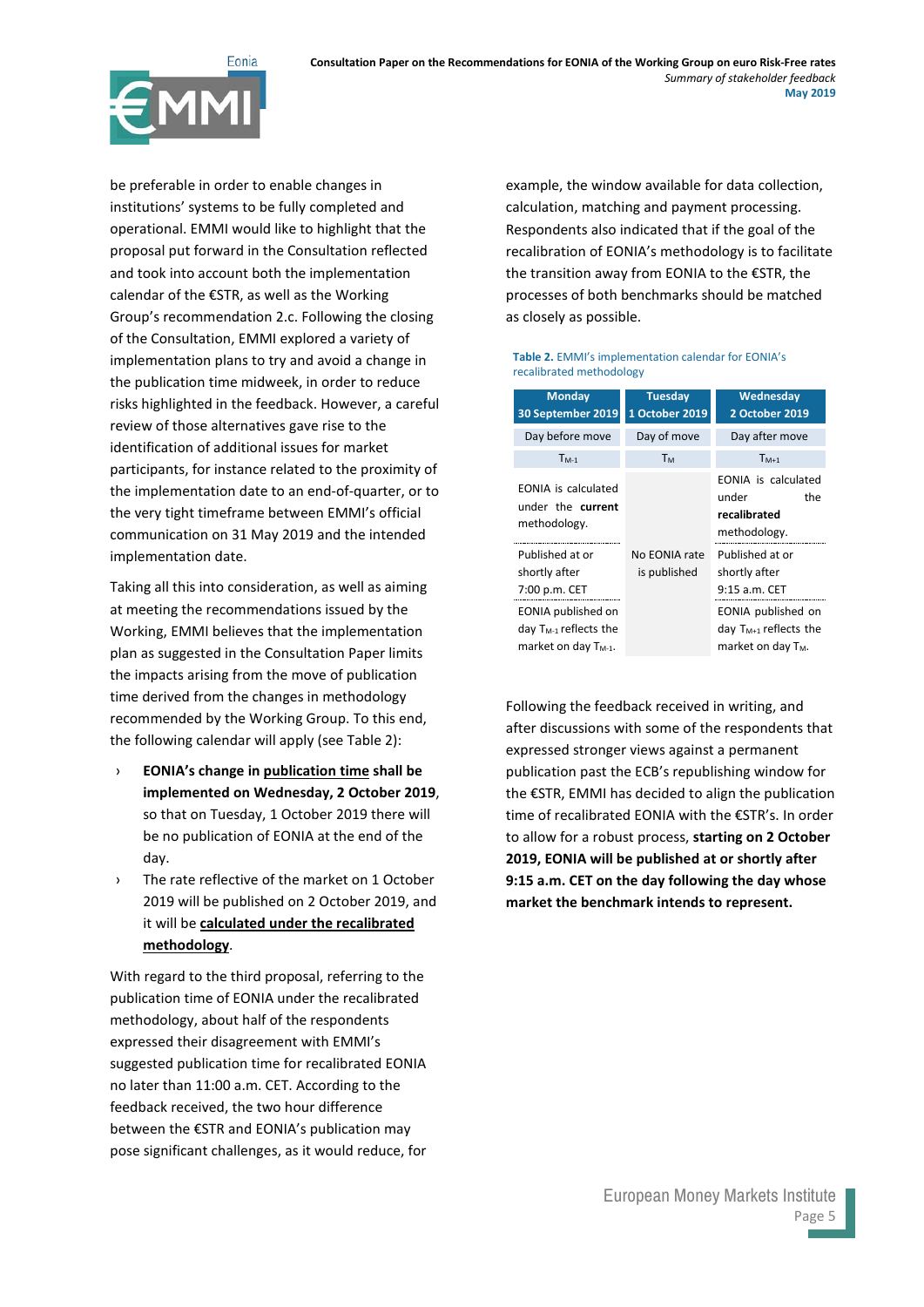

#### <span id="page-9-0"></span>**6 EONIA's authorisation**

The Consultation Paper did not include any reference to EMMI's plans for authorisation for EONIA under the recalibrated methodology by EMMI's supervisor, the Belgian Financial Services and Markets Authority. Respondents highlighted the recommendation made by the Working Group in this regard. EMMI understands that the authorisation of recalibrated EONIA would facilitate a smoother and more orderly adaptation of agreements and contracts, providing more legitimacy to the new methodology. To this end, EMMI is currently working toward this goal, with the intention of obtaining an authorisation for EONIA that eases the market's adoption of the new methodology.

### <span id="page-9-1"></span>**7 Summary of EMMI's decisions implementation plan and way forward**

**Methodological change.** From 2 October 2019 onwards, EONIA will be calculated as the €STR plus a spread. The reliance on the €STR for EONIA's determination, makes it necessary for EONIA to be calculated and published after the €STR calculation. To this end, EONIA will be published at or shortly after 9:15 a.m. CET on the TARGET day following the TARGET day whose market it intends to represent (days T+1 and T, respectively). EONIA will be calculated on every TARGET day in which the €STR is published.

EMMI considers that the economic value that EONIA seeks to represent is not altered by the change in methodology.

On 31 May 2019 the ECB provided the market with a one-off calculation of the spread between the €STR and EONIA that will be used as of 2 October 2019 for the calculation of EONIA. This spread will remain fixed at the level computed and published by the ECB until the final discontinuation of EONIA.

**Implementation plans.** On 2 October 2019, EONIA will change its publication date and time from the current 7:00 p.m. CET on day T to 9:15 a.m. CET on

European Money Markets Institute Page 6

day T+1. In order to avoid the publication of two indices representing the same TARGET day, there will be no EONIA published on 1 October 2019 (see Table 2).

Following the implementation of the new methodology, the EONIA Panel will be dissolved.

**Discontinuation plans.** EMMI will provide EONIA under the recalibrated methodology up until 3 January 2022, date in which EONIA would be discontinued. This date should act as an incentive for the market to fully adopt the €STR as EONIA's replacement.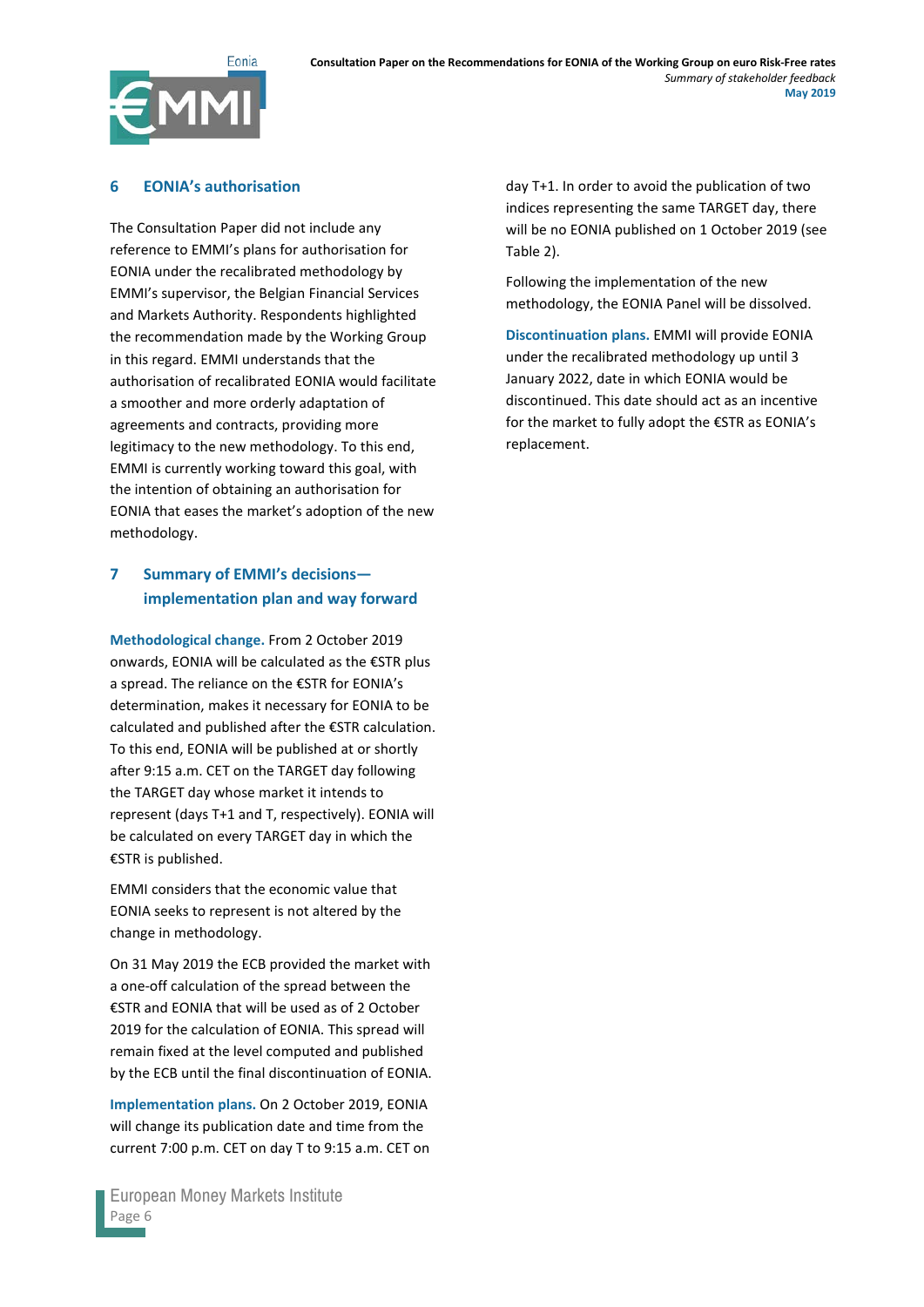

#### <span id="page-10-0"></span>**8 List of respondents**

The European Money Markets Institute (EMMI) thanks all consultation respondents for their feedback on EMMI's proposals on EONIA's change of methodology, following the recommendations of the Working Group on euro riskfree rates. Thirty-two (32) out of the fifty-eight (58) organisations that responded to the consultation requested anonymity. In accordance with EMMI's Consultation Policy<sup>[2](#page-10-1)</sup>, their names are not included in the list below.

| <b>Organisation</b>                                 | <b>Sector</b>                | <b>Organisation</b>                          | <b>Sector</b>                |
|-----------------------------------------------------|------------------------------|----------------------------------------------|------------------------------|
| Asociación Española de Banca                        | <b>Trade Association</b>     | <b>HSBC</b>                                  | Panel Bank                   |
| Association Française de la Gestion<br>Financière   | <b>Trade Association</b>     | <b>IKB Deutsche Industriebank</b>            | <b>Financial Institution</b> |
| Amundi                                              | <b>Asset Management</b>      | <b>ISDA</b>                                  | <b>Trade Association</b>     |
| Bankhaus Lampe                                      | <b>Financial Institution</b> | <b>JCDecaux</b>                              | Corporation                  |
| <b>Blackrock</b>                                    | Investment manager           | <b>KBC</b>                                   | <b>Financial Institution</b> |
| <b>BNP Paribas</b>                                  | Panel Bank                   | <b>KPMG</b>                                  | Consultancy Firm             |
| Caixa Geral de Depósitos                            | Panel Bank                   | Morgan Stanley                               | <b>Financial Institution</b> |
| Dexia                                               | <b>Financial Institution</b> | Nordea                                       | <b>Financial Institution</b> |
| <b>EFAMA</b>                                        | <b>Trade Association</b>     | <b>PGGM</b>                                  | <b>Pension Fund</b>          |
| <b>Eurex Clearing</b>                               | <b>Clearing House</b>        | <b>RBI</b> International                     | <b>Financial Institution</b> |
| <b>European Financial Congress</b>                  | <b>Research Institute</b>    | Société Générale                             | Panel Bank                   |
| <b>European Savings and Retail Banking</b><br>Group | <b>Trade Association</b>     | <b>WSBI ESBG</b><br><b>Trade Association</b> |                              |
| Fédération Bancaire Française/ACI                   | <b>Trade Association</b>     |                                              |                              |
| Finance Finland (FFI)                               | <b>Trade Association</b>     |                                              |                              |

<span id="page-10-1"></span><sup>&</sup>lt;sup>2</sup> Benchmarks Consultation Policy and Procedure, 29 March 2019, https://www.emmi-benchmarks.eu/assets/files/D0014D-2019-Benchmarks%20Consultation%20Policy%20and%20Procedure\_clean.pdf